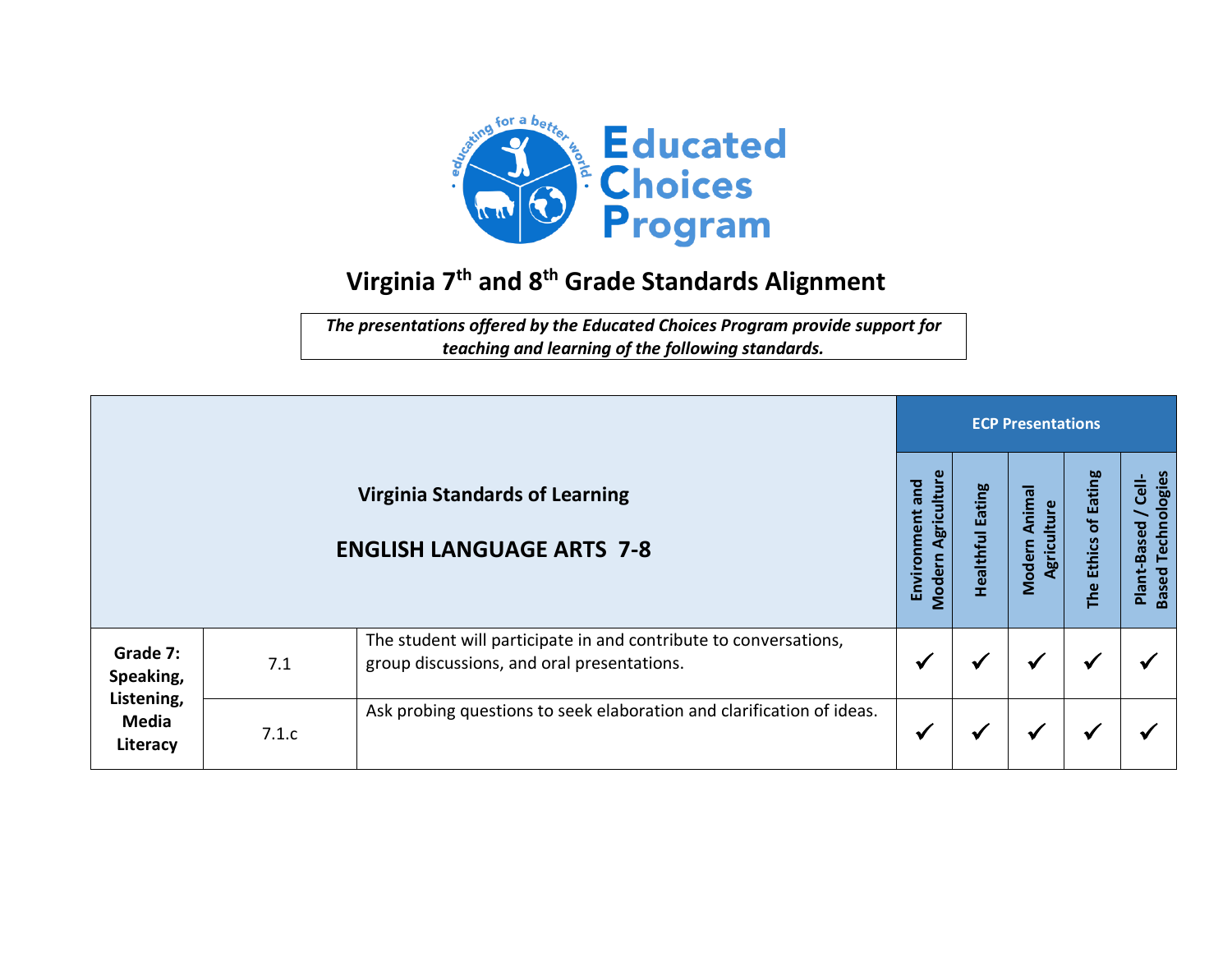| Grade 7:<br>Speaking,<br>Listening,<br><b>Media</b><br>Literacy | 7.1.d | Make statements to communicate agreement or tactful<br>disagreement with others' ideas.                                                |  |  |  |
|-----------------------------------------------------------------|-------|----------------------------------------------------------------------------------------------------------------------------------------|--|--|--|
|                                                                 | 8.3   | The student will analyze, develop, and produce creative or<br>informational media messages.                                            |  |  |  |
| Grade 8:<br>Speaking,<br>Listening,<br>Media<br>Literacy        | 8.3.a | Analyze the purpose of information and persuasive techniques used<br>in diverse media formats.                                         |  |  |  |
|                                                                 | 8.3.b | Examine how values and viewpoints are included or excluded and<br>how the media can influence beliefs, behaviors, and interpretations. |  |  |  |
|                                                                 | 8.3.d | Evaluate sources for relationships between intent and factual<br>content.                                                              |  |  |  |
|                                                                 | 8.3.e | Utilize multimedia to clarify information and emphasize differing<br>points of view.                                                   |  |  |  |
|                                                                 | 8.3.f | Evaluate the motives (e.g., social, commercial, political) behind<br>media presentation(s).                                            |  |  |  |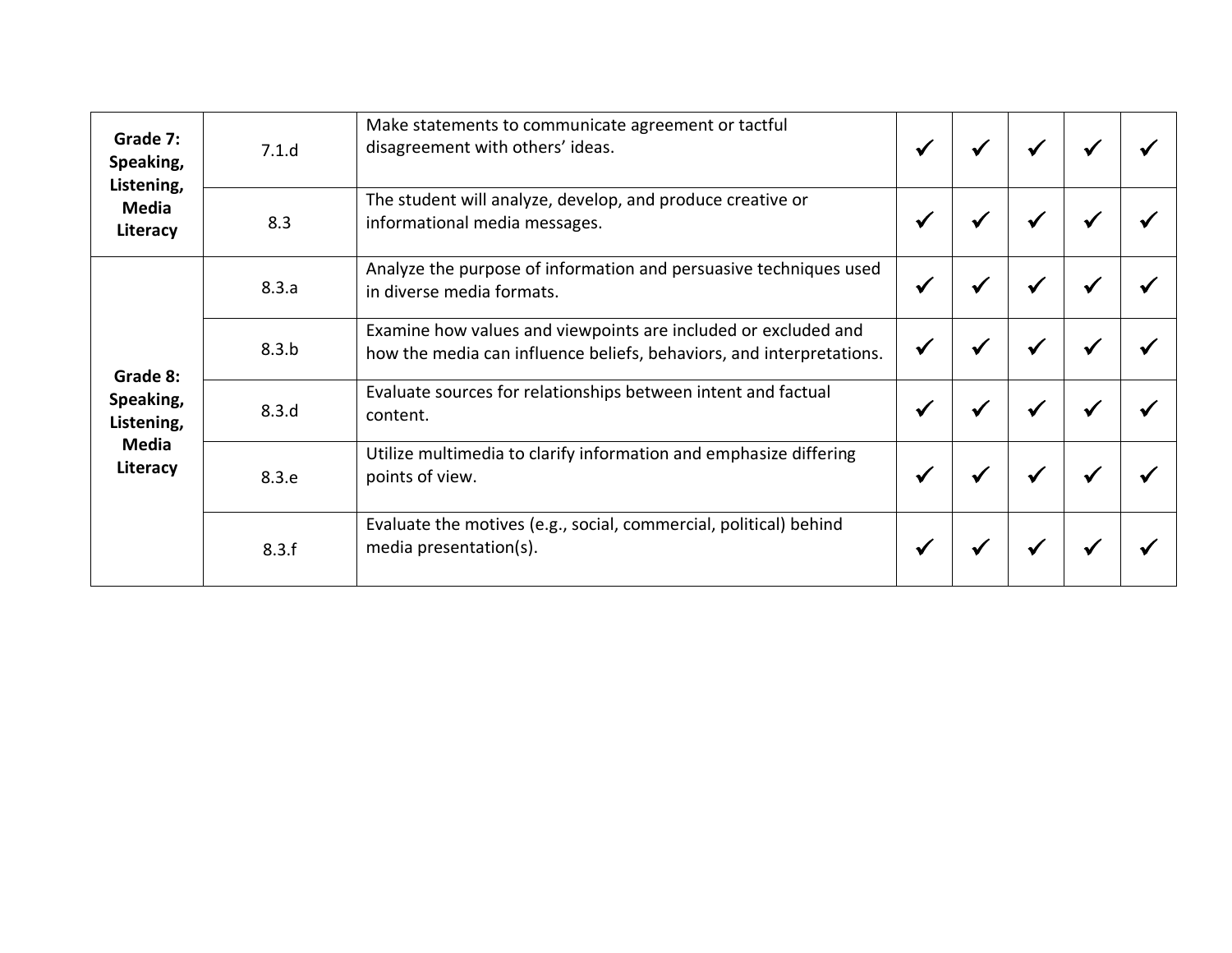|                                                                  |        |                                                                                                                  |                                       |                         | <b>ECP Presentations</b>     |                      |                                          |
|------------------------------------------------------------------|--------|------------------------------------------------------------------------------------------------------------------|---------------------------------------|-------------------------|------------------------------|----------------------|------------------------------------------|
|                                                                  |        | <b>Virginia Standards of Learning</b><br><b>HEALTH EDUCATION 7-8</b>                                             | Modern Agriculture<br>Environment and | <b>Healthful Eating</b> | Modern Animal<br>Agriculture | The Ethics of Eating | Plant-Based / Cell-Based<br>Technologies |
| Grade 7:<br><b>Essential</b><br><b>Health</b><br><b>Concepts</b> | 7.1 g. | Describe the benefit of eating foods to meet the recommendations for<br>iron, calcium, and fiber.                |                                       | $\checkmark$            |                              |                      |                                          |
|                                                                  | 7.1 w. | Describe human activities that contribute to air, water, soil, and noise<br>pollution.                           | $\checkmark$                          |                         |                              |                      |                                          |
|                                                                  | 7.2 d. | Describe how healthy food choices and physical activity keep the<br>circulatory system healthy.                  |                                       | $\checkmark$            |                              |                      |                                          |
| Grade 7:<br><b>Healthy</b><br><b>Decisions</b>                   | 7.2 e. | Analyze the effects of nutrition on daily performance.                                                           |                                       | $\checkmark$            |                              | $\checkmark$         |                                          |
|                                                                  | 7.2 n. | Explain the influence of personal and family values and beliefs on<br>individual health practices and behaviors. | $\checkmark$                          | ✔                       |                              |                      |                                          |
|                                                                  | 7.2 o. | Describe how peers influence healthy and unhealthy behaviors.                                                    |                                       | ✔                       |                              |                      |                                          |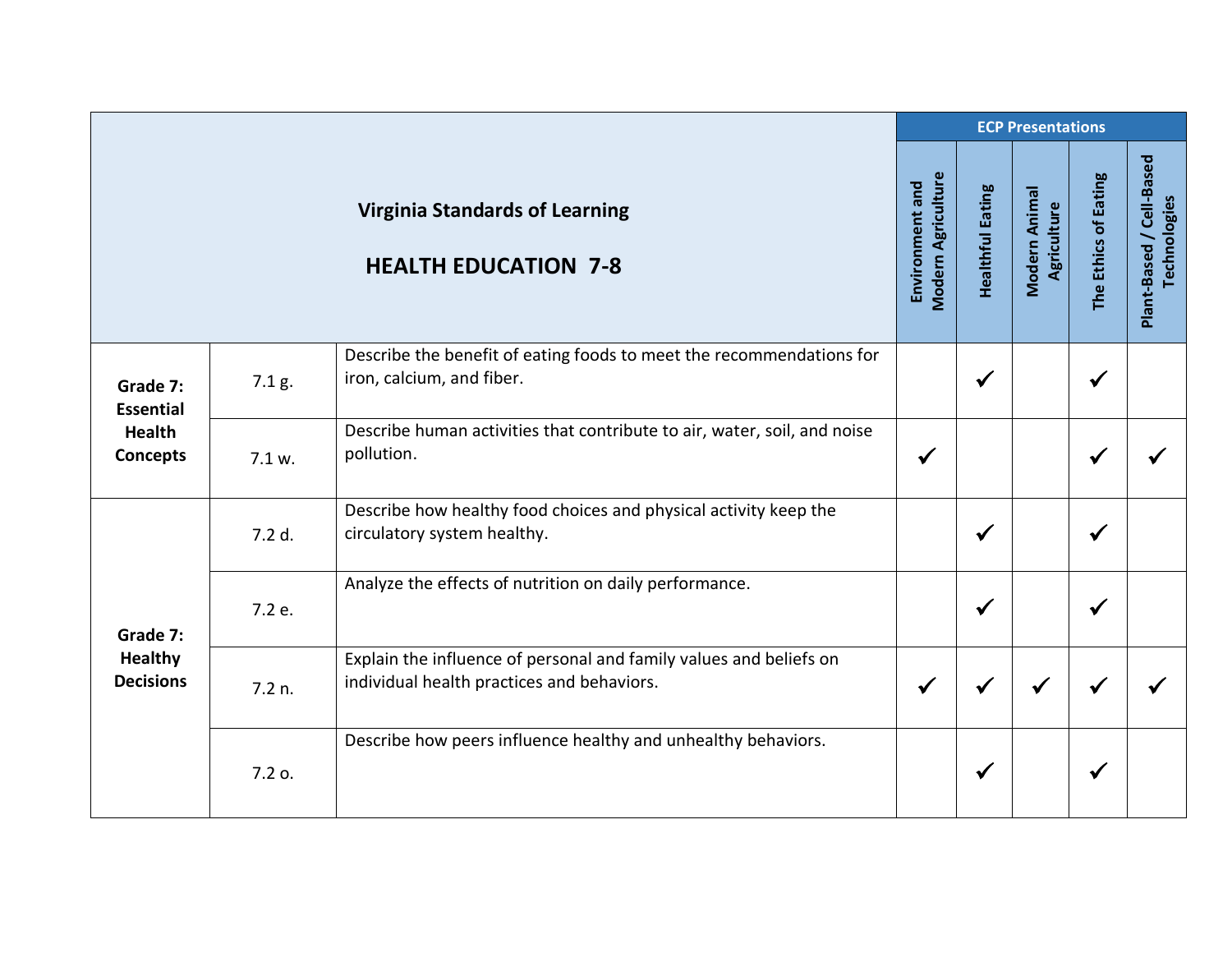| Grade 7:<br><b>Healthy</b><br><b>Decisions</b>                   | 7.2 t. | Describe how a healthy environment is essential to personal and<br>community health.                                                                               |              |              |              |  |
|------------------------------------------------------------------|--------|--------------------------------------------------------------------------------------------------------------------------------------------------------------------|--------------|--------------|--------------|--|
|                                                                  | 7.2 u. | Evaluate the relationship of social and environmental factors to<br>individual and community health.                                                               | $\checkmark$ |              | $\checkmark$ |  |
| Grade 7:<br>Advocacy<br>and Health<br><b>Promotion</b>           | 7.3i.  | Describe how family practices and customs promote positive health<br>choices.                                                                                      |              | $\checkmark$ | $\checkmark$ |  |
|                                                                  | 7.3 j. | Analyze the types of advertising techniques used to influence<br>adolescent and family health practices and decisions.                                             | $\checkmark$ | √            | ✔            |  |
|                                                                  | 7.3 k. | Evaluate the validity of information from different resources, and share<br>findings with others.                                                                  |              | $\checkmark$ | $\checkmark$ |  |
|                                                                  | 7.3 u. | Demonstrate ways to conserve and promote the conservation of<br>natural resources.                                                                                 | $\checkmark$ |              | $\checkmark$ |  |
| Grade 8:<br><b>Essential</b><br><b>Health</b><br><b>Concepts</b> | 8.1 f. | Explain the roles of preventive health measures, immunization, and<br>treatment in disease prevention.                                                             |              | $\checkmark$ | $\checkmark$ |  |
|                                                                  | 8.1 h. | Identify pathogenic, genetic, age, cultural, environmental, and<br>behavioral factors that influence the degree of risk of diabetes, heart<br>disease, and stroke. |              | $\checkmark$ | $\checkmark$ |  |
|                                                                  | 8.1 v. | Describe pollutants found in water, soil, and air and their impact on<br>body systems.                                                                             | $\checkmark$ |              | $\checkmark$ |  |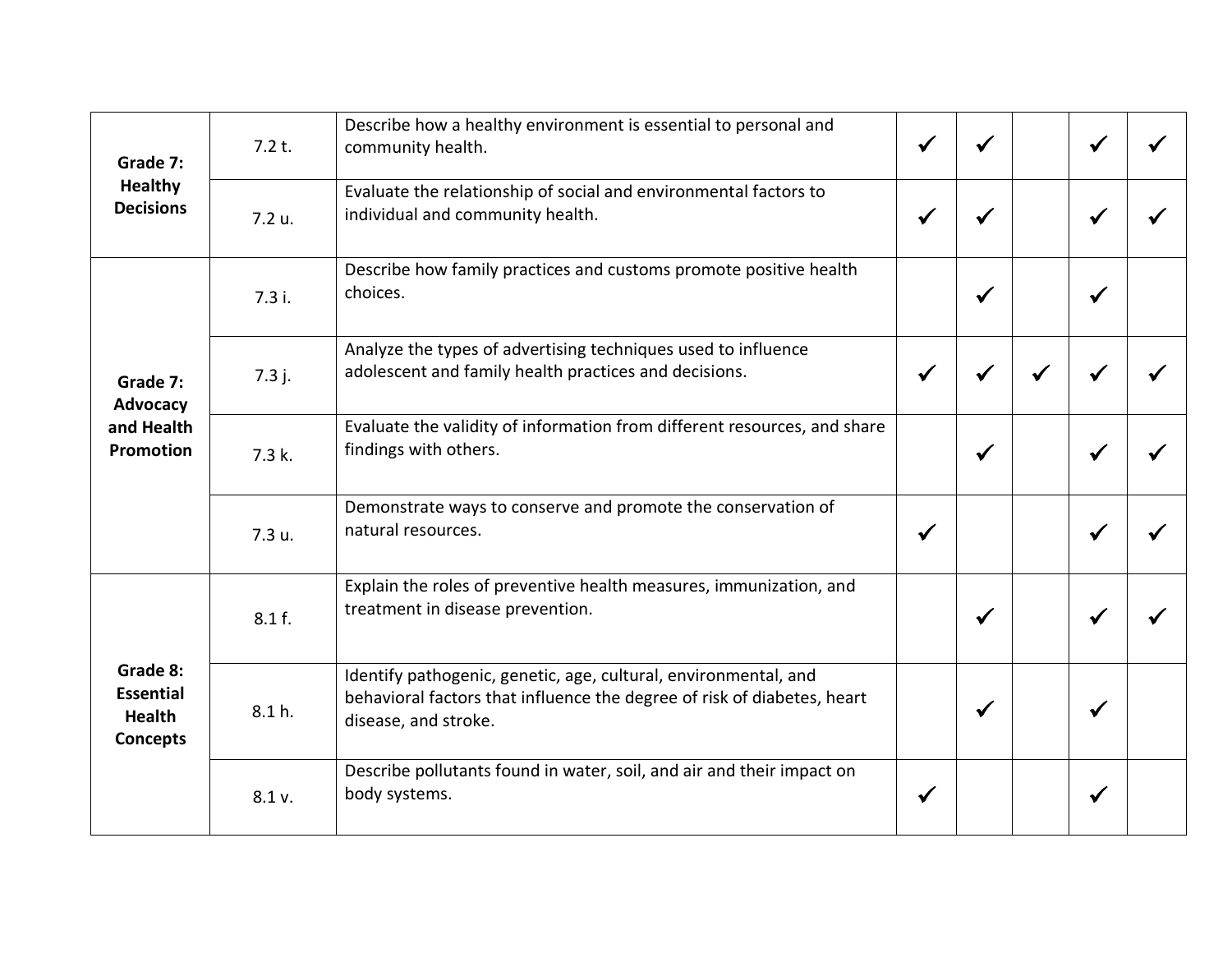| Grade 8:<br><b>Healthy</b><br><b>Decisions</b>  | 8.2 c. | Determine the benefits of developing and implementing short- and<br>long-term personal and family health and fitness goals that are<br>achievable and purposeful.                                           |              | $\checkmark$ | ✔ |  |
|-------------------------------------------------|--------|-------------------------------------------------------------------------------------------------------------------------------------------------------------------------------------------------------------|--------------|--------------|---|--|
|                                                 | 8.2 e. | Analyze the impact of family and personal influences on eating habits<br>and attitudes toward weight management.                                                                                            |              | $\checkmark$ | ✔ |  |
|                                                 | 8.2 g. | Describe personal and family preventive health measures, including<br>immunizations, nutrition, physical activity, and sleep, in preventing<br>diabetes, heart disease, stroke, and other chronic diseases. |              | $\checkmark$ | ✔ |  |
|                                                 | 8.21.  | Identify the benefits of using resistance, problem-solving, and decision-<br>making skills for addressing health issues at home and at school.                                                              |              | √            |   |  |
|                                                 | 8.2 r. | Explain how humans and the environment are interdependent.                                                                                                                                                  | $\checkmark$ |              |   |  |
| Grade 8:<br>Advocacy<br>and Health<br>Promotion | 8.3 e. | Create a plan to make healthy food choices, including choosing fruits<br>and vegetables, in a variety of settings.                                                                                          |              | $\checkmark$ | ✔ |  |
|                                                 | 8.3 g. | Develop a strategy to prevent diabetes, heart disease, stroke, and<br>other chronic diseases and conditions.                                                                                                |              | ✔            |   |  |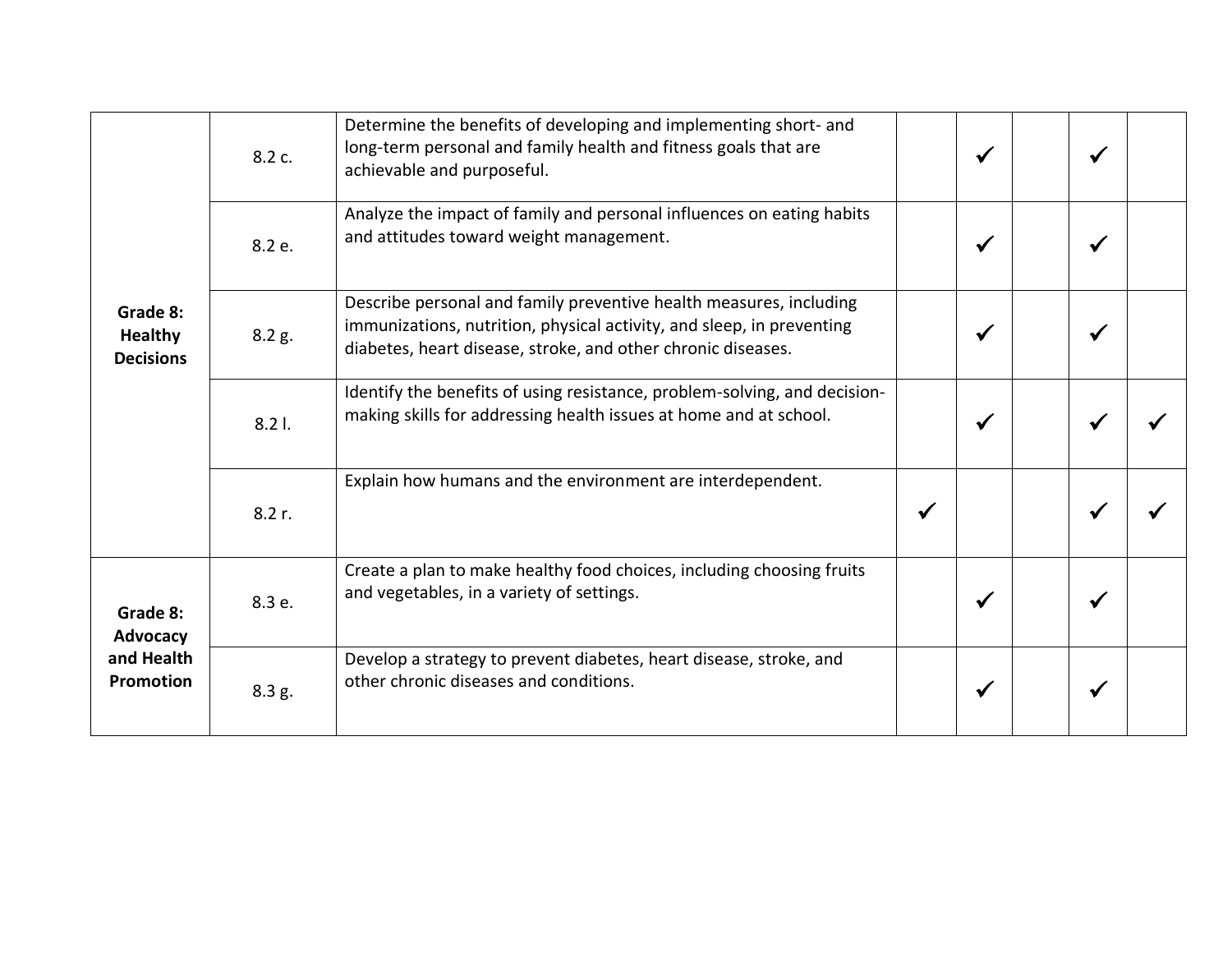|                                                  |           |                                                                                                                                                                                                                                                                                                                                                                 |                                              |                         | <b>ECP Presentations</b>     |                      |                                          |
|--------------------------------------------------|-----------|-----------------------------------------------------------------------------------------------------------------------------------------------------------------------------------------------------------------------------------------------------------------------------------------------------------------------------------------------------------------|----------------------------------------------|-------------------------|------------------------------|----------------------|------------------------------------------|
|                                                  |           | <b>Virginia Standards of Learning</b><br><b>HISTORY AND SOCIAL SCIENCE 7-8</b>                                                                                                                                                                                                                                                                                  | <b>Modern Agriculture</b><br>Environment and | <b>Healthful Eating</b> | Modern Animal<br>Agriculture | The Ethics of Eating | Plant-Based / Cell-Based<br>Technologies |
| <b>United</b><br><b>States</b><br><b>History</b> | USIL.9 d. | Examining American foreign policy, immigration, the global<br>environment, and other emerging issues.                                                                                                                                                                                                                                                           | $\checkmark$                                 |                         |                              |                      |                                          |
| <b>Civics and</b><br><b>Economics</b>            | CE.4      | The student will demonstrate knowledge of personal character traits<br>that facilitate thoughtful and effective participation in civic life by<br>a) practicing trustworthiness and honesty; b) practicing courtesy and<br>respect for the rights of others; c) practicing responsibility,<br>accountability, and self-reliance; f) practicing decision making; | ✔                                            |                         |                              |                      |                                          |
|                                                  | CE.11     | The student will demonstrate knowledge of how economic decisions<br>are made in the marketplace by a) applying the concepts of scarcity,<br>resources, choice, opportunity cost, price, incentives, supply and<br>demand, production, and consumption;                                                                                                          |                                              |                         |                              |                      |                                          |
|                                                  | CE.12     | The student will demonstrate knowledge of the structure and<br>operation of the United States economy by b) explaining the circular<br>flow that shows how consumers (households), businesses (producers),<br>and markets interact;                                                                                                                             |                                              |                         | $\checkmark$                 |                      |                                          |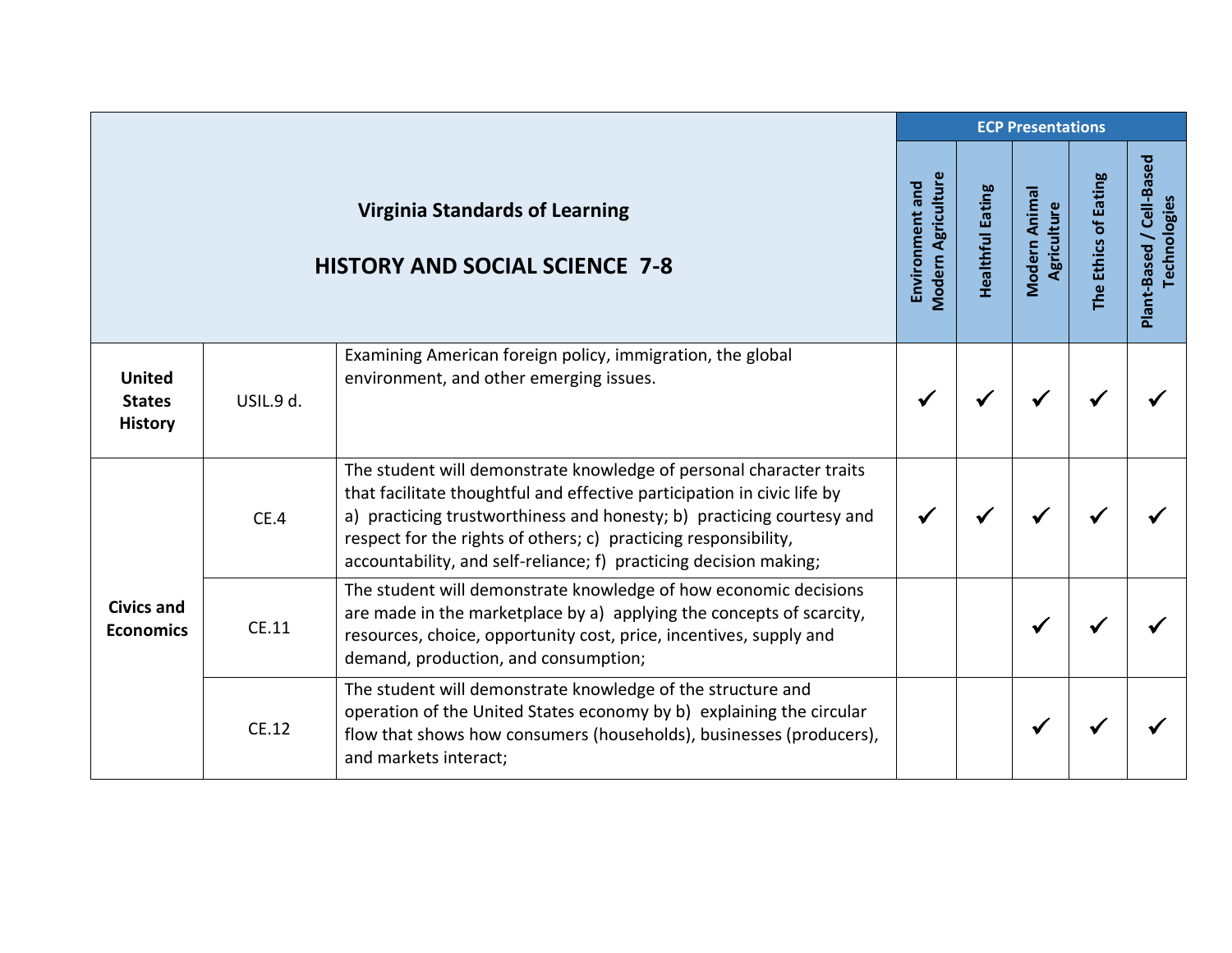| World<br>Geography                                           | WG.2           | The student will analyze how selected physical and ecological<br>processes shape the Earth's surface by b) describing how humans<br>influence the environment and are influenced by it;                                                                                   |              |   |  |
|--------------------------------------------------------------|----------------|---------------------------------------------------------------------------------------------------------------------------------------------------------------------------------------------------------------------------------------------------------------------------|--------------|---|--|
|                                                              | WG.6           | The student will analyze past and present trends in human migration<br>and cultural interaction as they are influenced by social, economic,<br>political, and environmental factors.                                                                                      | $\checkmark$ |   |  |
|                                                              | WG.7           | The student will identify types of natural, human, and capital resources<br>and explain their significance by a) showing their influence on patterns<br>of economic activity and land use; b) evaluating perspectives and<br>consequences regarding the use of resources. |              |   |  |
| Virginia and<br><b>United</b><br><b>States</b><br>Government | <b>GOVT.11</b> | The student will demonstrate knowledge of civil liberties and civil rights<br>by d) exploring the balance between individual liberties and the public<br>interest                                                                                                         | ✔            |   |  |
|                                                              | <b>GOVT.15</b> | The student will demonstrate knowledge of the United States market<br>economy by d) explaining the interaction of supply and demand;                                                                                                                                      | √            | ✔ |  |
|                                                              | GOVT.17        | The student will demonstrate knowledge of personal character traits<br>that facilitate thoughtful and effective participation in civic life by<br>c) practicing responsibility, accountability, and self-reliance;                                                        | ✔            |   |  |
|                                                              | <b>GOVT.18</b> | The student will understand that thoughtful and effective participation<br>in civic life is characterized by e) keeping informed about current<br>issues; f) respecting differing opinions in a diverse society;                                                          |              |   |  |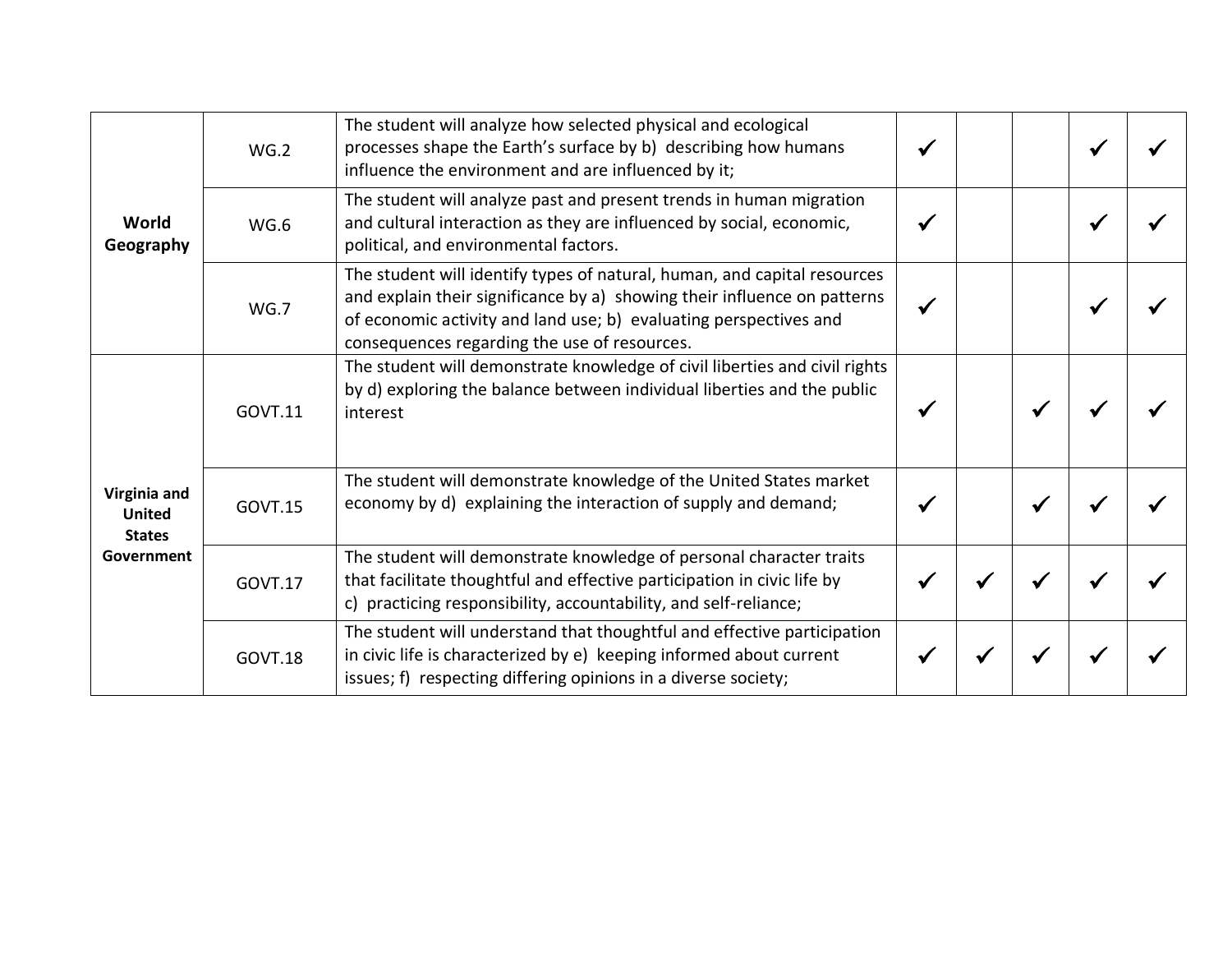|                     |             |                                                                                                                                                                                                                                                                                                                                                                                                                                            | <b>ECP Presentations</b>                     |                         |                              |                      |                                                  |  |
|---------------------|-------------|--------------------------------------------------------------------------------------------------------------------------------------------------------------------------------------------------------------------------------------------------------------------------------------------------------------------------------------------------------------------------------------------------------------------------------------------|----------------------------------------------|-------------------------|------------------------------|----------------------|--------------------------------------------------|--|
|                     |             | <b>Science Standards of Learning</b><br><b>SCIENCE 7-12</b>                                                                                                                                                                                                                                                                                                                                                                                | <b>Modern Agriculture</b><br>Environment and | <b>Healthful Eating</b> | Modern Animal<br>Agriculture | The Ethics of Eating | <b>Based Technologies</b><br>Cell-Based / Plant- |  |
| <b>Life Science</b> | <b>LS.8</b> | The student will investigate and understand that ecosystems,<br>communities, populations, and organisms are dynamic and<br>change over time. Key ideas include<br>a) organisms respond to daily, seasonal, and long-term changes;<br>b) changes in the environment may increase or decrease<br>population size; and<br>c) large-scale changes such as eutrophication, climate changes,<br>and catastrophic disturbances affect ecosystems. | ✔                                            |                         |                              | $\checkmark$         |                                                  |  |
|                     | LS.9        | The student will investigate and understand that relationships exist<br>between ecosystem dynamics and human activity. Key ideas<br>include<br>changes in habitat can disturb populations;<br>a)<br>disruptions in ecosystems can change species competition;<br>b)<br>and<br>variations in biotic and abiotic factors can change<br>$\mathcal{C}$ )<br>ecosystems.                                                                        |                                              |                         |                              | $\checkmark$         |                                                  |  |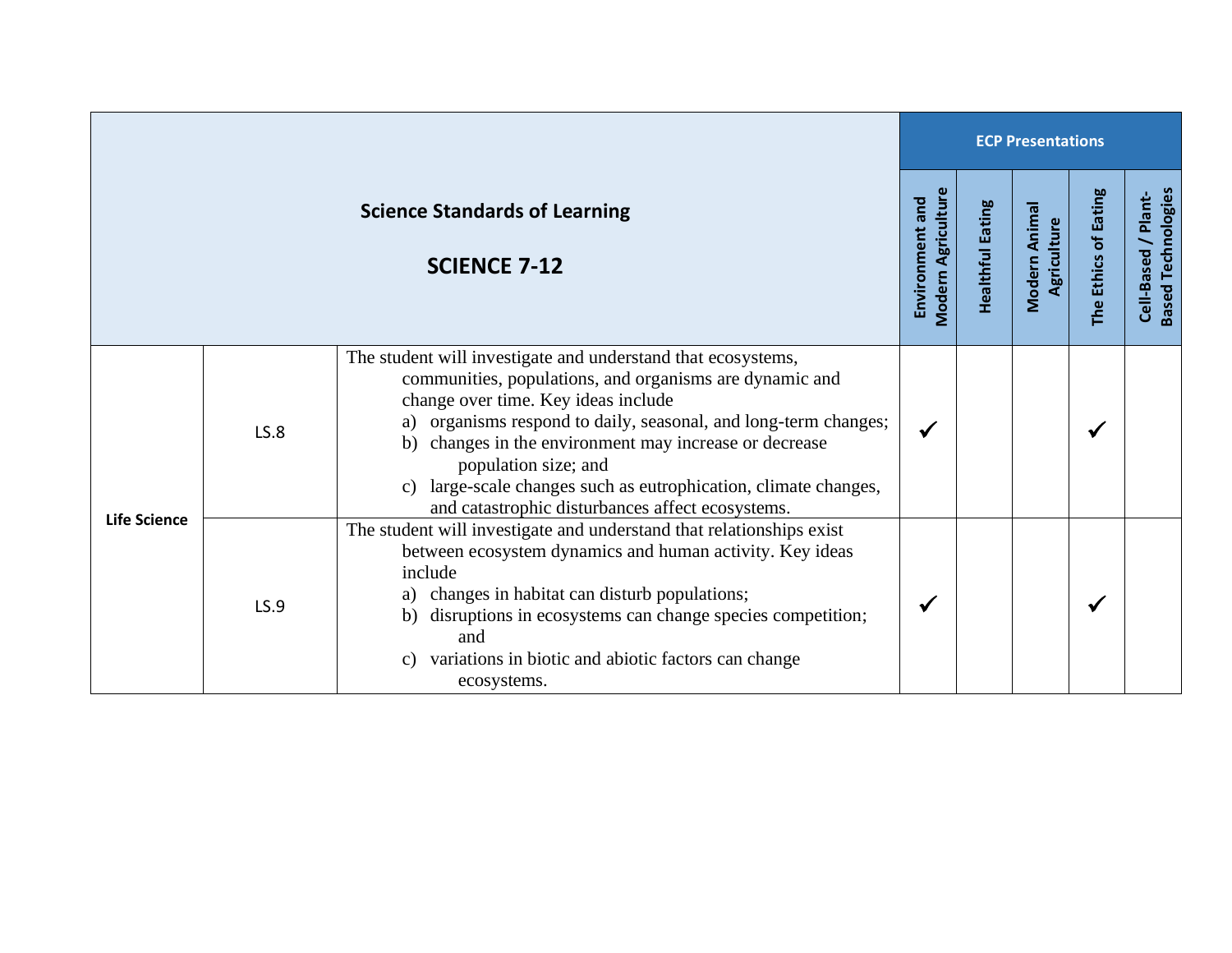| <b>Biology</b>          | <b>BIO.8</b> | The student will investigate and understand that there are dynamic<br>equilibria within populations, communities, and ecosystems. Key<br>ideas include<br>a) interactions within and among populations include carrying<br>capacities, limiting factors, and growth curves;<br>b) nutrients cycle with energy flow through ecosystems;<br>c) ecosystems have succession patterns; and<br>d) natural events and human activities influence local and<br>global ecosystems and may affect the flora and fauna of<br>Virginia.                                                                                                   |  |   |  |
|-------------------------|--------------|-------------------------------------------------------------------------------------------------------------------------------------------------------------------------------------------------------------------------------------------------------------------------------------------------------------------------------------------------------------------------------------------------------------------------------------------------------------------------------------------------------------------------------------------------------------------------------------------------------------------------------|--|---|--|
| Earth<br><b>Science</b> | <b>ES.6</b>  | The student will investigate and understand that resource use is<br>complex. Key ideas include<br>a) global resource use has environmental liabilities and<br>benefits;<br>b) availability, renewal rates, and economic effects are<br>considerations when using resources;<br>c) use of Virginia resources has an effect on the environment<br>and the economy; and<br>d) all energy sources have environmental and economic effects.                                                                                                                                                                                        |  |   |  |
|                         | ES.10        | The student will investigate and understand that oceans are complex,<br>dynamic systems and are subject to long- and short-term<br>variations. Key ideas include<br>a) chemical, biological, and physical changes affect the oceans;<br>b) environmental and geologic occurrences affect ocean<br>dynamics;<br>c) unevenly distributed heat in the oceans drives much of<br>Earth's weather;<br>d) features of the sea floor reflect tectonic and other geological<br>processes; and<br>e) human actions, including economic and public policy issues,<br>affect oceans and the coastal zone including the Chesapeake<br>Bay. |  | ✔ |  |